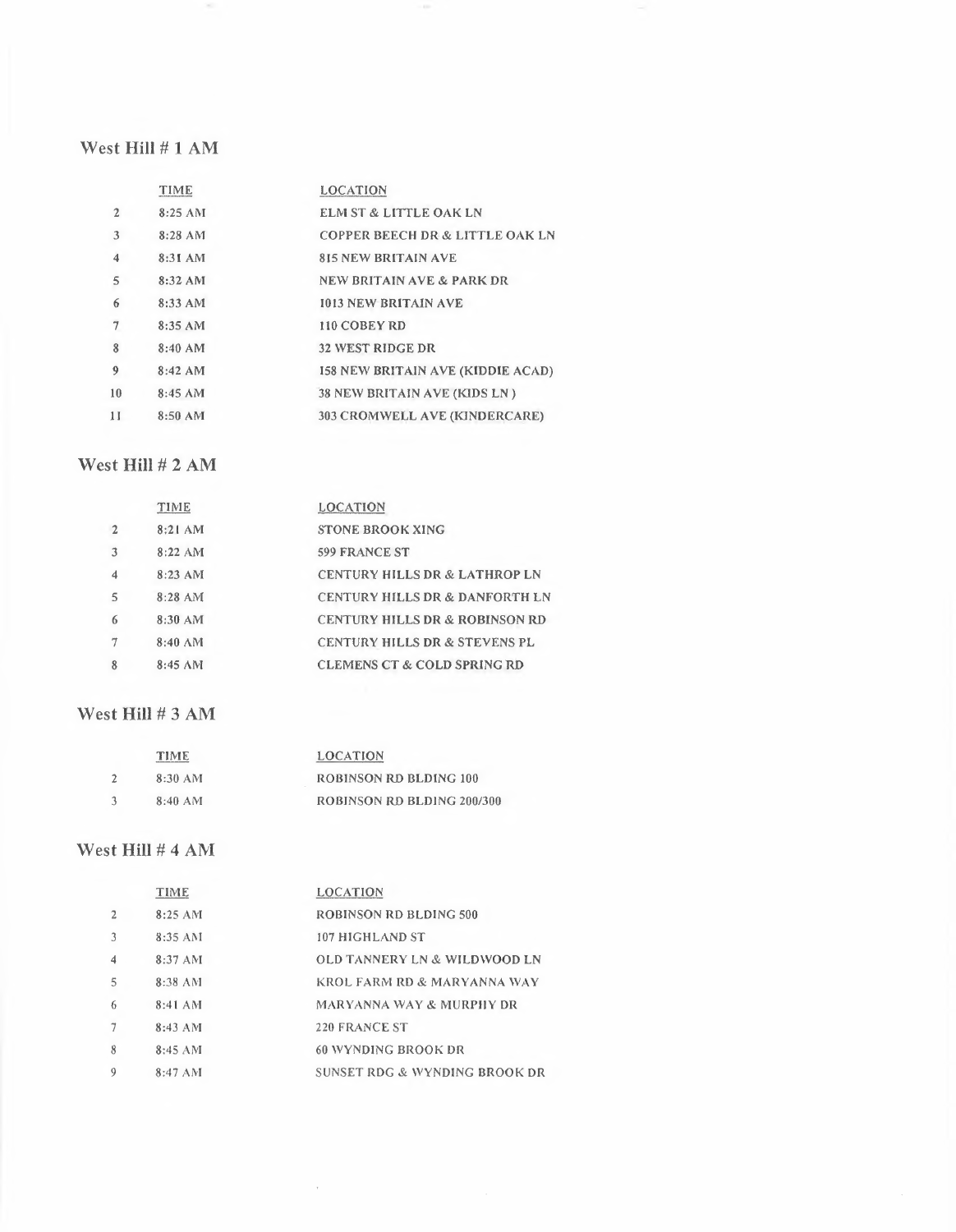### West **Hill #** 5 AM

| TIME       | <b>LOCATION</b>                           |
|------------|-------------------------------------------|
| 8:26 AM    | CENTURY HILLS DR & SKYVIEW DR             |
| $8:28$ AM  | CENTURY HILLS DR & KINGSLEY CT            |
| $8:34$ ANI | <b>CENTURY HILLS DR &amp; PENN PL</b>     |
| $8:44$ AM  | <b>CENTURY HILLS DR &amp; DRUMMOND DR</b> |
|            |                                           |

### West **Hill#** 6 AM

|                | TIME      | <b>LOCATION</b>                                      |
|----------------|-----------|------------------------------------------------------|
| $\overline{2}$ | $8:20$ AM | CENTURY HILLS DR & COUNTRY CLUB CT & WATERCOURSE ROW |
| 3              | $8:22$ AM | <b>GRAY FOX LN &amp; SKY VIEW DR</b>                 |
| 4              | 8:24 AM   | <b>RED FOX LN &amp; WINDY HILL LN</b>                |
| 5              | $8:26$ AM | <b>MISTY CRES &amp; SKY VIEW DR</b>                  |
| 6              | $8:27$ AM | SPENO RDG AT TOP                                     |
| $\tau$         | 8:30 AM   | <b>FRANCE ST &amp; SPENO RDG</b>                     |
| 8              | 8:31 AM   | <b>741 FRANCE ST</b>                                 |
| 9              | $8:35$ AM | <b>FOX HILL DR &amp; WINTER LN</b>                   |
| 10             | 8:38 AM   | <b>FAWN RUN &amp; FRANCE ST</b>                      |
| $_{11}$        | $8:43$ AM | <b>PERIA DR &amp; TEN ROD HWY</b>                    |
|                |           |                                                      |

×

 $\mathcal{L}$ 

### West **Hill#** 7 AM

|                 | TIME                | <b>LOCATION</b>                          |
|-----------------|---------------------|------------------------------------------|
| $\overline{2}$  | 8:21 AM             | N CONDOR DR & S CONDOR DR & WESTERLY TER |
| 3               | 8:22 AM             | <b>59 NORTH CONDOR DR</b>                |
| $\overline{4}$  | $8:24$ AM           | N CONDOR DR & PELICAN CT                 |
| 5               | 8:26 AM             | <b>200 HAYES RD</b>                      |
| 6               | 8:27AM              | 110 HAYES RD                             |
| $7\phantom{.0}$ | 8:28 AM             | <b>80 HAYES RD</b>                       |
| 8               | 8:30 AM             | <b>TURN AROUND IN PARK</b>               |
| 9               | 8:33 AM             | 161 HAYES RD                             |
| 10              | 8:35 AM             | <b>CHRISTOPHER CT &amp; HAYES RD</b>     |
| 11              | 8:38 AM             | ANNES CT & FALCON RIDGE RD               |
| 12              | 8:40 AM             | <b>FALCON RIDGE RD &amp; TRINITY RDG</b> |
| 13              | 8:41 AM             | <b>CARLTON LN &amp; RIDGEWOOD DR</b>     |
| 14              | $8:42$ AM           | <b>PARISH RD &amp; RIDGEWOOD DR</b>      |
| 15              | 8:43 AM             | <b>PARISH RD &amp; PINE MEADOW RD</b>    |
| 16              | $8:44$ AM           | <b>31 PINEMEADOW RD</b>                  |
| 17              | $8:45 \, \text{AM}$ | <b>HIGHPOINT DR &amp; PARISH RD</b>      |
| 18              | 8:46 AM             | <b>172 CATHERINE DR</b>                  |
| 19              | $8:47 \text{ AM}$   | <b>143 CATHERINE DR</b>                  |
| 20              | $8:48$ AM           | <b>5 CATHERINE DR</b>                    |
| 21              | $8:49$ AM           | 1238 MAPLE ST                            |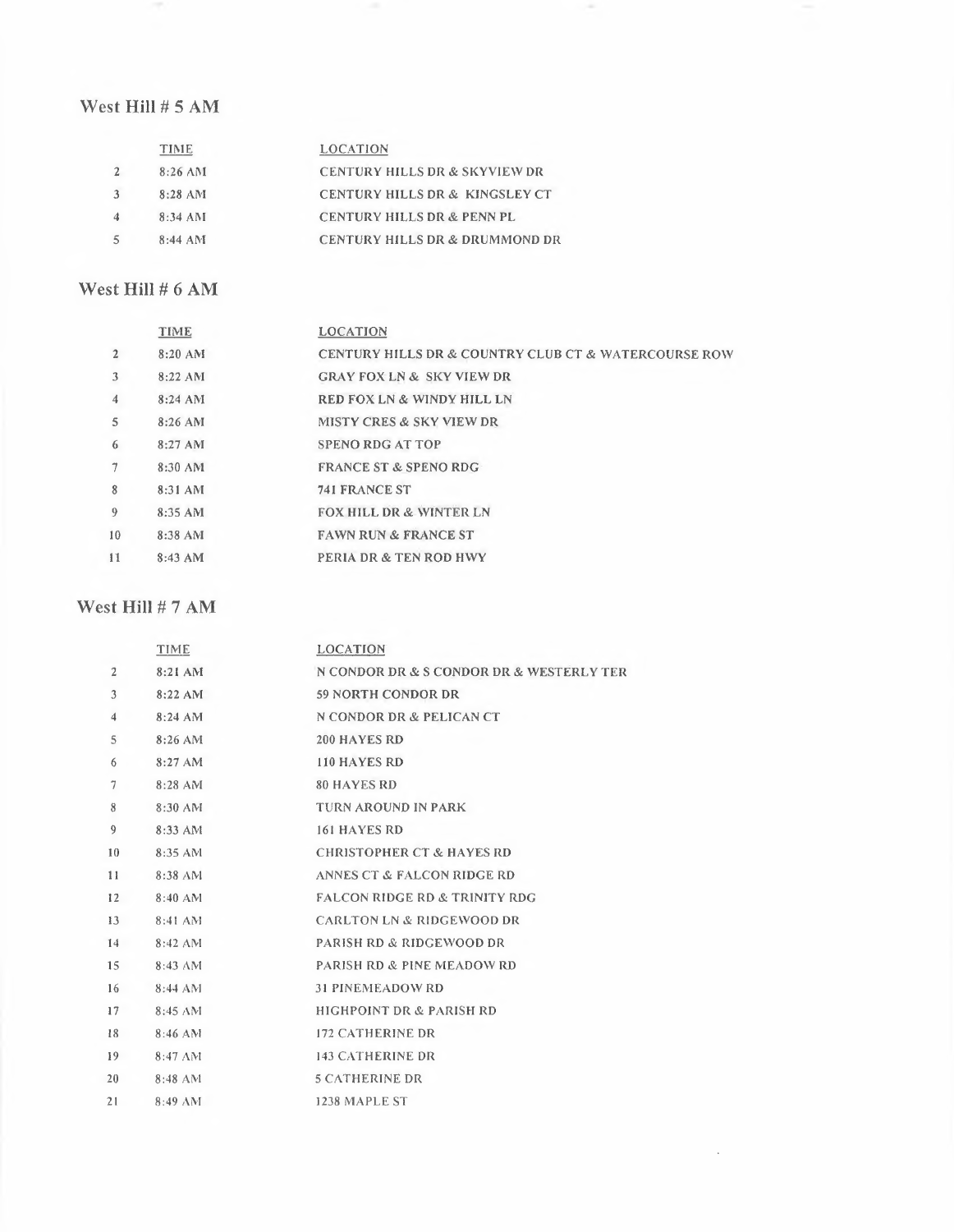### West Hill # 8 AM

 $\sim$ 

|                | TIME      | <b>LOCATION</b>                          |
|----------------|-----------|------------------------------------------|
| $\overline{2}$ | 8:25AM    | KNOLL LN & TRINITY RDG                   |
| 3              | $8:27$ AM | <b>COUNTRY SIDE DR &amp; TRINITY RDG</b> |
| 4              | $8:28$ AM | <b>COUNTRY SIDE DR &amp; CRICKET LN</b>  |
| 5              | $8:30$ AM | <b>COUNTRY SIDE DR &amp; ROSEWOOD DR</b> |
| 6              | $8:31$ AM | <b>ROSEWOOD DR &amp; TRINITY RDG</b>     |
| 7              | 8:33 AM   | 201 WHITEWOOD DR                         |
| 8              | $8:34$ AM | 234 WHITEWOOD DR                         |
| 9              | 8:35 AM   | STONE HILL DR & WHITEWOOD DR             |
| 10             | 8:38 AM   | <b>104 STONEHILL DR</b>                  |
| 11             | $8:40$ AM | RAMBLEWOOD DR & STONE HILL DR            |
| 12             | 8:41 AM   | <b>208 STONE HILL DR</b>                 |
| 13             | $8:42$ AM | <b>BOULDER DR &amp; VEXATION HILL DR</b> |
| 14             | 8:45AM    | 129 WHITEWOOD DR                         |
| 15             | $8:46$ AM | NUTMEG LN & WESTMEADOW RD                |
| 16             | $8:47$ AM | <b>SAGE RD &amp; WESTMEADOW RD</b>       |

### West Hill # 9 AM

| <b>TIME</b> | <b>LOCATION</b>                       |
|-------------|---------------------------------------|
| 8:30 AM     | ELM COMMON DR (SIDEWALK NEAR CARPORT) |

#### West Hill # 10 AM

|                | TIME      | <b>LOCATION</b>                         |
|----------------|-----------|-----------------------------------------|
| $\overline{2}$ | $8:20$ AM | <b>680 CROMWELL AVE</b>                 |
| 3              | $8:22$ AM | 558 CROMWELL AVE (STORK CLUB)           |
| $\overline{4}$ | 8:25 AM   | <b>HAYES RD &amp; PONDSIDE LN</b>       |
| $\mathsf S$    | $8:26$ AM | <b>35 FALCON RIDGE RD</b>               |
| 6              | 8:28 AM   | <b>82 LAVENDER LN</b>                   |
| 7              | $8:30$ AM | <b>HEATHER HL &amp; LAVENDER LN</b>     |
| 8              | 8:33 AM   | <b>HAREN DR &amp; SUMMER LN</b>         |
| 9              | 8:37 AM   | <b>CUMBERLAND PL &amp; HOLLISTER DR</b> |
| 10             | $8:40$ AM | <b>CRYSTAL DR &amp; JUNE CIR</b>        |
| 11             | $8:41$ AM | 66 JUNE CIR                             |
| 12             | 8:43 AM   | 96 SANDY DR                             |
| 13             | $8:44$ AM | 1167 MAPLE ST                           |
| 14             | $8:46$ AM | <b>FARVIEW DR &amp; KNOLLWOOD RD</b>    |
| 15             | $8:47$ AM | <b>56 FARVIEW DR</b>                    |
| 16             | $8:48$ AM | <b>FERNWOOD DR &amp; HARVEST LN</b>     |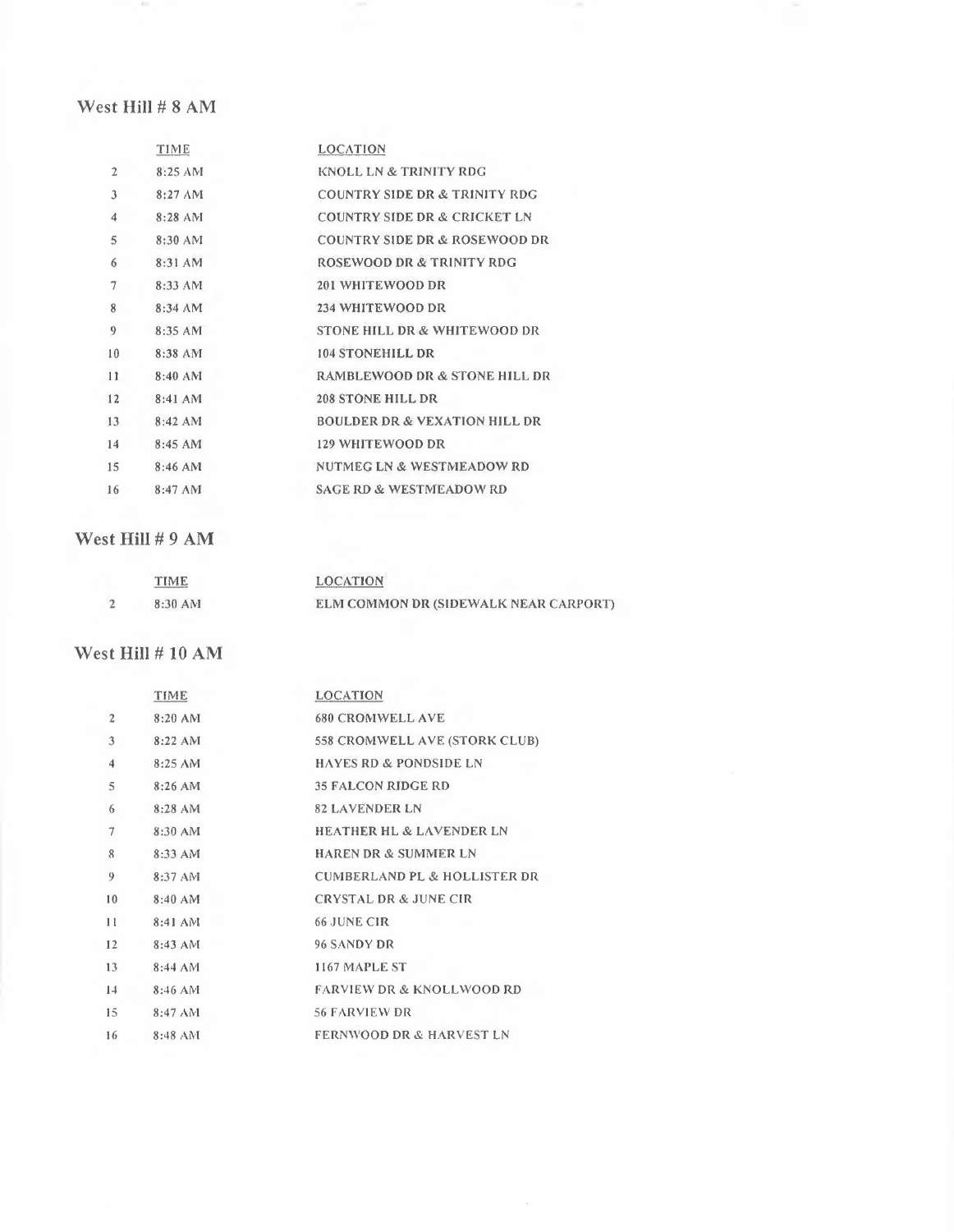## West Hill # 11 AM

|              | TIME      | <b>LOCATION</b>                          |
|--------------|-----------|------------------------------------------|
| $\mathbf{2}$ | $8:26$ AM | ROBINSON RD BLDING 400                   |
| 3            | $8:34$ AM | 291 COLD SPRING RD                       |
| 4            | 8:36 AM   | <b>CENTURY HILLS DR &amp; THE ARBORS</b> |
| 5            | 8:37 AM   | CENTURY HILLS DR & LIMNER CIR & THE MEWS |
| 6            | 8:39 AM   | 291 WOODFIELD XING                       |
|              | $8:40$ AM | <b>252 WOODFIELD XING</b>                |
| 8            | 8:42 AM   | 89 WOODFIELD XING                        |
|              |           |                                          |

 $\mathcal{L}$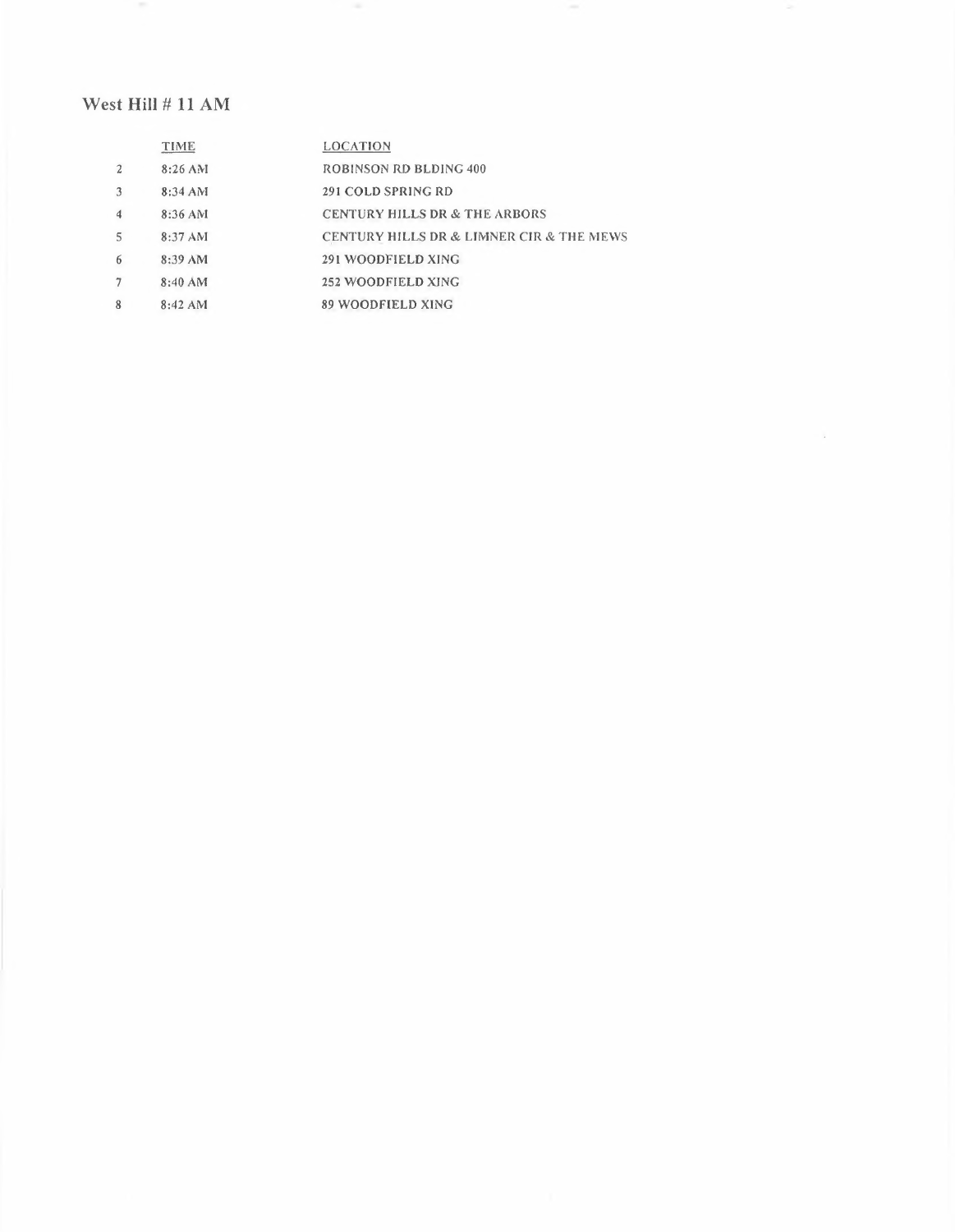#### West **Hill # 1 PM**

 $\sim$ 

|    | TIME      | <b>LOCATION</b>                                    |
|----|-----------|----------------------------------------------------|
| 2  | 3:50 PM   | <b>COPPER BEECH DR &amp; LITTLE OAK LN</b>         |
| 3  | 3:52 PM   | <b>ELM ST &amp; LITTLE OAK LN</b>                  |
| 4  | 3:55 PM   | <b>815 NEW BRITAIN AVE</b>                         |
| 5  | 3:56 PM   | <b>NEW BRITAIN AVE &amp; PARK DR</b>               |
| 6  | 3:57 PM   | <b>1013 NEW BRITAIN AVE</b>                        |
| 7  | 3:59 PM   | 110 COBEY RD                                       |
| 8  | $4:03$ PM | <b>32 WEST RIDGE DR</b>                            |
| 9  | $4:05$ PM | 154 NEW BRITAIN AVE (KIDDIE ACAD)                  |
| 10 | $4:10$ PM | <b>38 NEW BRITAIN AVE (KIDS LANE) PULL IN BACK</b> |
| 11 | $4:12$ PM | 303 CROMWELL AVE (KINDERCARE)                      |

 $\sim$ 

 $\sim$ 

 $\tilde{\mathbf{y}}$ 

## West **Hill # 2 PM**

|   | TIME      | <b>LOCATION</b>                           |
|---|-----------|-------------------------------------------|
| 2 | 3:52 PM   | <b>STONE BROOK XING</b>                   |
| 3 | 3:53 PM   | <b>599 FRANCE ST</b>                      |
| 4 | 3:54 PM   | <b>CENTURY HILLS DR &amp; LATHROP LN</b>  |
| 5 | $3:58$ PM | <b>CENTURY HILLS DR &amp; DANFORTH LN</b> |
| 6 | $4:02$ PM | <b>CENTURY HILLS DR &amp; ROBINSON RD</b> |
| 7 | $4:07$ PM | <b>CENTURY HILLS DR &amp; STEVENS PL</b>  |
| 8 | $4:09$ PM | <b>CLEMENS CT &amp; COLD SPRING RD</b>    |

### West **Hill #3 PM**

| TIME      | <b>LOCATION</b>              |
|-----------|------------------------------|
| $3:50$ PM | ROBINSON RD BLDING 100       |
| $3:55$ PM | ROBINSON RD BUILDING 200/300 |

## West Hill # 4 PM

|   | TIME      | <b>LOCATION</b>                         |
|---|-----------|-----------------------------------------|
|   | $3:50$ PM | <b>ROBINSON RD BLDING 500</b>           |
|   | $3:56$ PM | 107 HIGHLAND ST                         |
| 4 | $3:57$ PM | <b>OLD TANNERY LN &amp; WILDWOOD LN</b> |
| 5 | $4:00$ PM | KROL FARM RD & MARYANNA WAY             |
| 6 | $4:02$ PM | <b>MARYANNA WAY &amp; MURPHY DR</b>     |
|   | $4:04$ PM | 220 FRANCE ST                           |
| 8 | $4:06$ PM | 60 WYNDING BROOK DR                     |
| 9 | $4:07$ PM | SUNSET RDG & UNNAMED & WYNDING BROOK DR |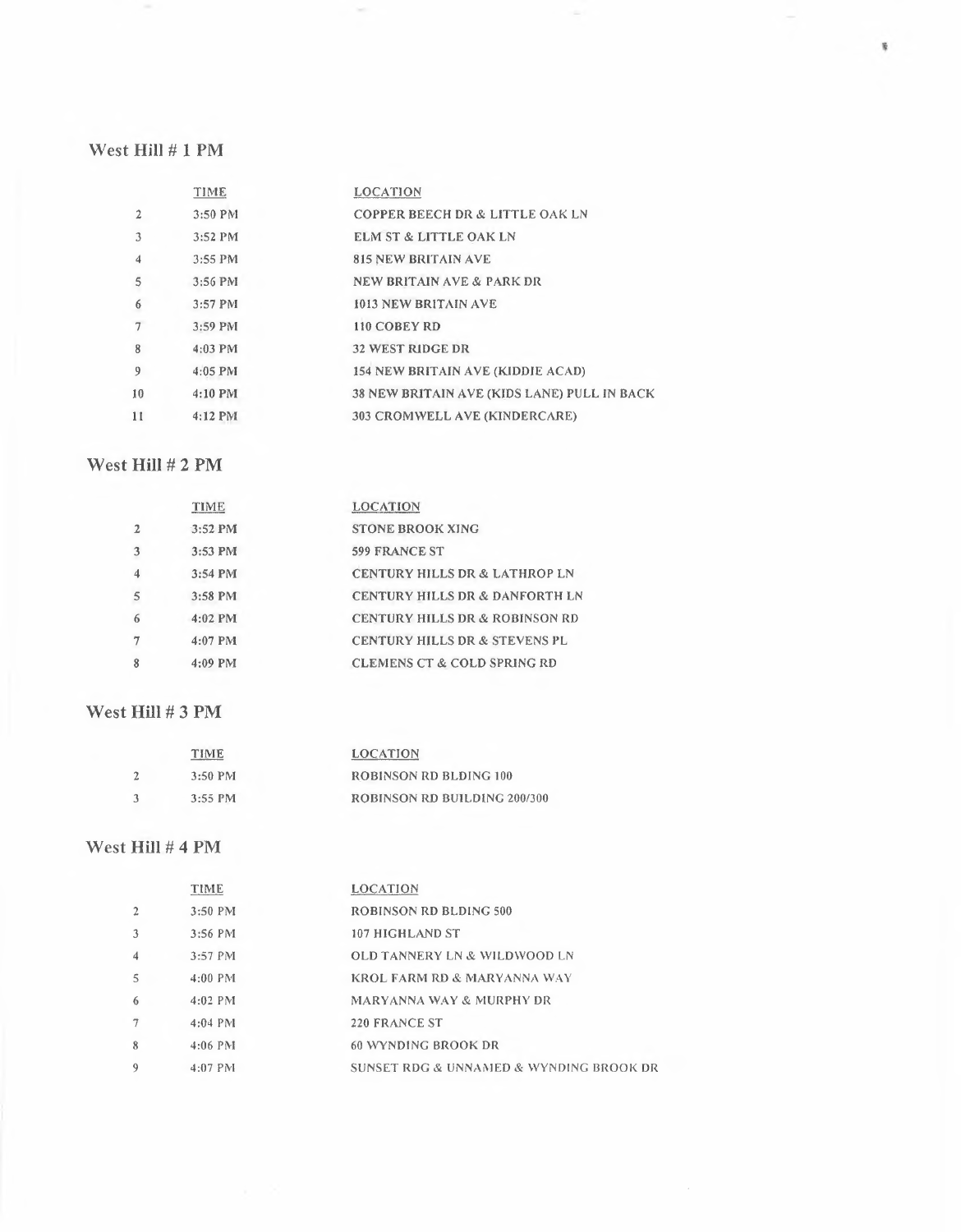## West Hill # 5 PM

| <b>TIME</b> | <b>LOCATION</b>                           |
|-------------|-------------------------------------------|
| 3:50 PM     | <b>CENTURY HILLS DR &amp; SKYVIEW DR</b>  |
| $3:51$ PM   | CENTURY HILLS DR & KINGSLEY CT            |
| 3:55 PM     | <b>CENTURY HILLS DR &amp; PENN PL</b>     |
| $4:00$ PM   | <b>CENTURY HILLS DR &amp; DRUMMOND DR</b> |
|             |                                           |

## West **Hill #** 6 PM

|                     | <b>TIME</b> | LOCATION                                                            |
|---------------------|-------------|---------------------------------------------------------------------|
| $\overline{2}$      | 3:51 PM     | <b>CENTURY HILLS DR &amp; COUNTRY CLUB CT &amp; WATERCOURSE ROW</b> |
| 3                   | 3:52 PM     | <b>GRAY FOX LN &amp; SKY VIEW DR</b>                                |
| $\overline{\bf{4}}$ | $3:52$ PM   | <b>RED FOX LN &amp; WINDY HILL LN</b>                               |
| $\mathsf{S}$        | $3:53$ PM   | <b>MISTY CRES &amp; SKY VIEW DR</b>                                 |
| 6                   | $3:55$ PM   | <b>SPENO RDG AT THE TOP</b>                                         |
| $\overline{7}$      | 3:57 PM     | <b>FRANCE ST &amp; SPENO RDG</b>                                    |
| 8                   | $3:57$ PM   | 741 FRANCE ST                                                       |
| 9                   | $3:59$ PM   | <b>FOX HILL DR &amp; WINTER LN</b>                                  |
| 10                  | 4:01 PM     | <b>FAWN RUN &amp; FRANCE ST</b>                                     |
| 11                  | $4:06$ PM   | <b>PERIA DR &amp; TEN ROD HWY</b>                                   |
| 12                  | $4:07$ PM   | <b>BUCKS XING &amp; TEN ROD HWY</b>                                 |
| 13                  | $4:08$ PM   | <b>332 FRANCE ST</b>                                                |
|                     |             |                                                                     |

 $\sim$  100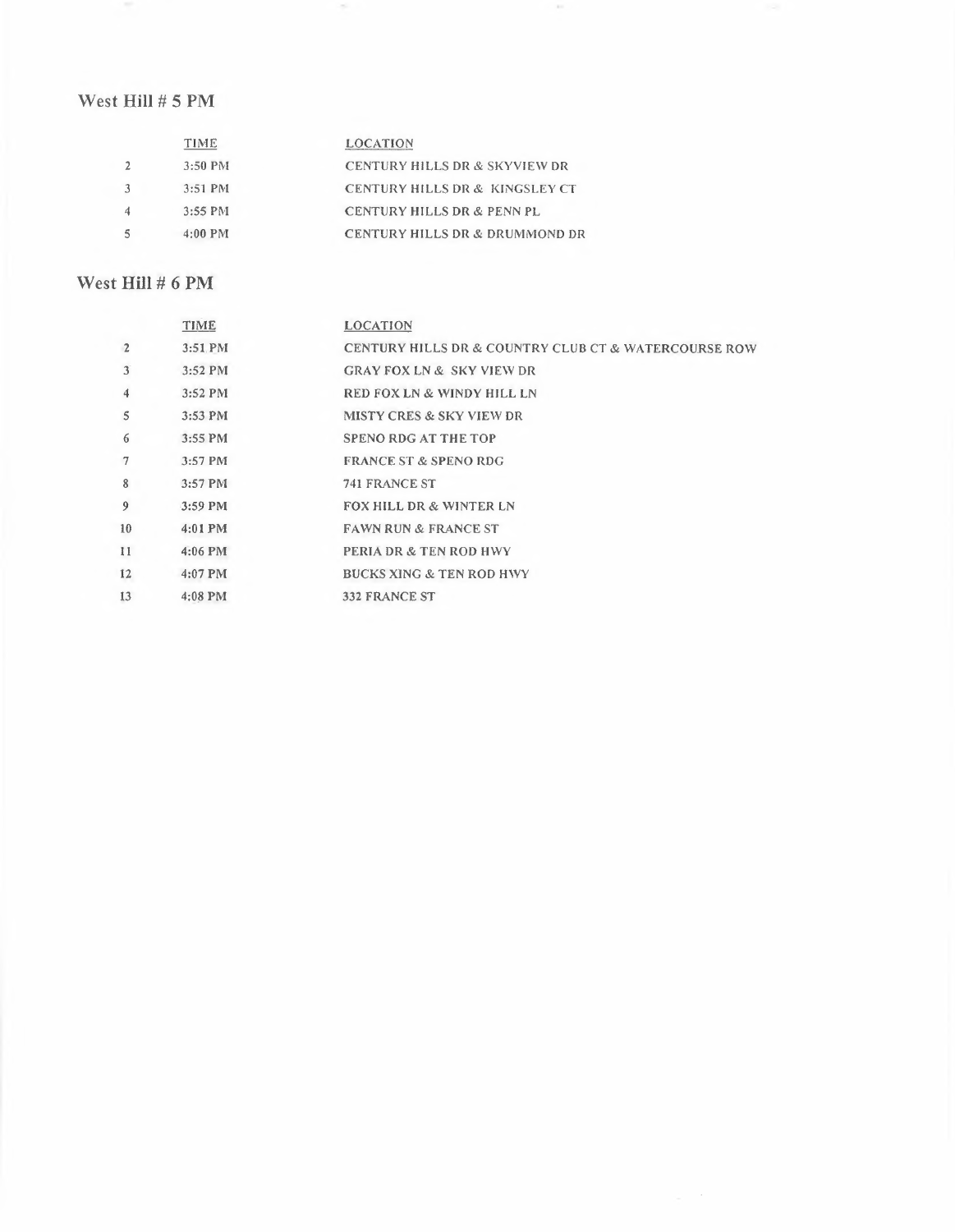## West **Hill#** 7 PM

 $\sim$  0.00

|                 | TIME              | <b>LOCATION</b>                          |
|-----------------|-------------------|------------------------------------------|
| $\overline{2}$  | $3:45$ PM         | 1238 MAPLE ST                            |
| 3               | $3:47$ PM         | N CONDOR DR & S CONDOR DR & WESTERLY TER |
| $\overline{4}$  | $3:47$ PM         | 59 NORTH CONDOR DR                       |
| 5               | 3:48 PM           | N CONDOR DR & PELICAN CT                 |
| 6               | $3:49$ PM         | N CONDOR DR & WESTERLY TER               |
| $\overline{7}$  | $3:49$ PM         | <b>200 HAYES RD</b>                      |
| 8               | 3:50 PM           | 110 HAYES RD                             |
| 9               | 3:51 PM           | <b>80 HAYES RD</b>                       |
| 10              | 3:51 PM           | <b>TURN AROUND IN PARK</b>               |
| 11              | 3:52 PM           | <b>161 HAYES RD</b>                      |
| 12              | 3:53 PM           | <b>CHRISTOPHER CT &amp; HAYES RD</b>     |
| 13 <sup>7</sup> | $3:54 \text{ PM}$ | ANNES CT & FALCON RIDGE RD               |
| 14              | 3:55 PM           | <b>FALCON RIDGE RD &amp; TRINITY RDG</b> |
| 15              | 3:56 PM           | <b>CARLTON LN &amp; RIDGEWOOD DR</b>     |
| 16              | 3:57 PM           | <b>PARISH RD &amp; RIDGEWOOD DR</b>      |
| 17              | $3:58$ PM         | <b>PARISH RD &amp; PINE MEADOW RD</b>    |
| 18              | 3:58 PM           | <b>31 PINEMEADOW RD</b>                  |
| 19              | 3:59 PM           | <b>HIGHPOINT DR &amp; PARISH RD</b>      |
| 20              | 4:00 PM           | <b>172 CATHERINE DR</b>                  |
| 21              | 4:00 PM           | <b>143 CATHERINE DR</b>                  |
| 22              | $4:01$ PM         | <b>55 CATHERINE DR</b>                   |
| 23              | $4:01$ PM         | <b>5 CATHERINE DR</b>                    |
|                 |                   |                                          |

**STATE** 

×

# West **Hill** # 8 PM

|                | TIME      | LOCATION                                 |
|----------------|-----------|------------------------------------------|
| $\overline{2}$ | 3:50 PM   | KNOLL LN & TRINITY RDG                   |
| 3              | $3:52$ PM | <b>COUNTRY SIDE DR &amp; TRINITY RDG</b> |
| 4              | 3:55 PM   | COUNTRY SIDE DR & CRICKET LN             |
| 5              | 3:58 PM   | COUNTRY SIDE DR & ROSEWOOD DR            |
| 6              | 3:59 PM   | <b>ROSEWOOD DR &amp; TRINITY RDG</b>     |
| 7              | $4:02$ PM | <b>129 WHITEWOOD DR</b>                  |
| 8              | $4:04$ PM | 201 WHITEWOOD DR                         |
| 9              | $4:05$ PM | 234 WHITEWOOD DR                         |
| 10             | $4:07$ PM | STONE HILL DR & WHITEWOOD DR             |
| 11             | $4:08$ PM | <b>104 STONEHILL DR</b>                  |
| 12             | $4:09$ PM | RAMBLEWOOD DR & STONE HILL DR            |
| 13             | 4:10 PM   | <b>208 STONEHILL DR</b>                  |
| 14             | $4:11$ PM | <b>BOULDER DR &amp; VEXATION HILL DR</b> |
| 15             | $4:13$ PM | NUTMEG LN & WESTMEADOW RD                |
| 16             | $4:14$ PM | <b>SAGE RD &amp; WESTMEADOW RD</b>       |
|                |           |                                          |